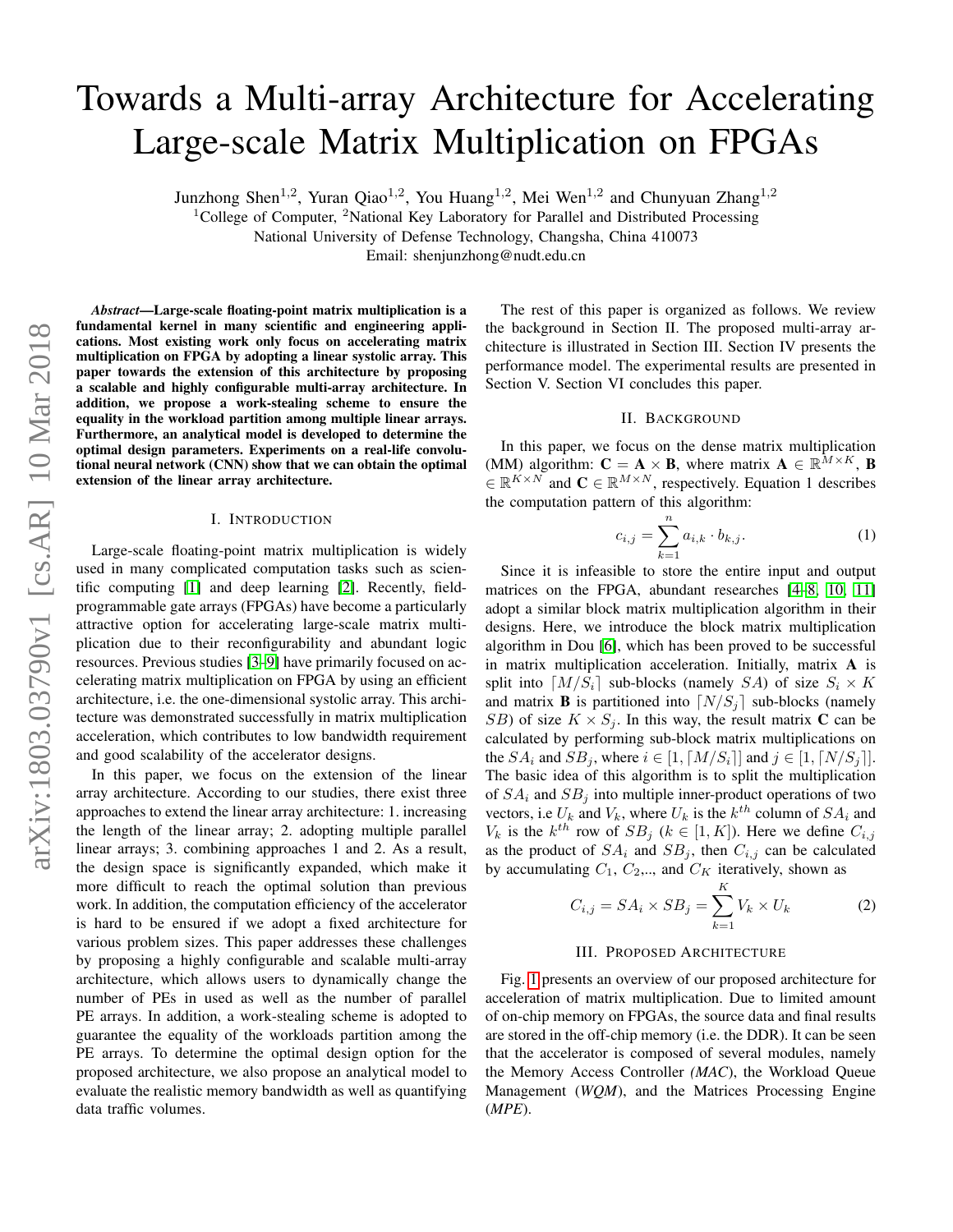

<span id="page-1-0"></span>Fig. 1. An overview of our proposed architecture.

#### *A. MPE Design*

The MPE is the kernel computation module of our architecture. As shown in Fig. [1,](#page-1-0) the *MPE* module consists of several linear arrays of PEs, in addition with some multiplexers placed between adjacent PE arrays.

We apply two operation modes in the two adjacent PE arrays, namely the *Independent* mode and the *Cooperation* mode. In the *Independent* mode, the multiplexer between the PE arrays is disabled, meaning that the PE arrays can execute computation tasks independently without any data communication. While in the *Cooperation* mode, the multiplexer between the PE arrays is enabled. As a result, the data paths of the PE arrays are connected by the multiplexer. As shown in Fig. [1,](#page-1-0) the PE array that placed behind a multiplier can fetch data from the proceeding PE array in this mode. In *Cooperation* mode, the required memory bandwidth of the PE arrays is lower since the PE arrays share the same memory interface when they are connected. In addition, larger block sizes can be supported in the *Cooperation* mode since the number of PEs in the connected array has increased. Note that the multipliers are initialized by the host CPU, meaning that the multi-array architecture is highly configurable. More importantly, our architecture preserves the scalability of the linear array architecture.

The fully pipelined structure of PE is presented in the right part of Fig. [1.](#page-1-0) It can be seen that the PE consists of two sets of data registers for input data buffering, three First-In-First-Outs (FIFOs) for delivering data between PEs, local memory for temperate data storing, and floating-point multiply-andaccumulate unit  $(FMAC)$ . Different from previous studies, we implement additional control units to support arbitrary block size. In addition, we implement a phase synchronization unit  $(PSU)$  to guarantee the correctness of the final results when the block sizes for matrices **A** and **B** are different. By conditionally inserting stalls into the computation pipeline of the PE, the  $PSU$  ensures that the  $k^{th}$  column of SA and  $k^{th}$  row of  $SB$  are fetched into each PE simultaneously. The dataflow in each PE consists of three stages:

Prefetch. In this stage, the PE picks up the corresponding element in  $V_1$  (i.e. the first column of  $SA$ ) based on the PE identifier (PID), then stores the data into the local register  $R_a$ . For instance,  $PE_1$  with  $PID = 1$  will picks up the second element in  $V_1$ .

**Compute**. In this stage, the  $k^{th}$  row of SB (i.e.  $U_k$ ) and the  $(k + 1)^{th}$  column of SA (i.e.  $V_{k+1}$ ) are fetched into the PE simultaneously, where  $1 < k \leq K$ . The buffered element in  $R_a$  is multiplied with all the elements of  $SB_k$  in order. Therefore, the data buffered in  $R_a$  is reused  $S_i$  times. In the meantime, the PE also buffers the corresponding data in  $V_{k+1}$ into  $R_a$ . Note that we apply double buffering in  $R_a$  to overlap buffering data of the next iteration and computation of the current iteration. The products of the multipliers in *FMAC* are then added with the intermediate results generated in the previous iteration, which are stored in the local memory  $M_c$ . Finally, the newly sums are written back into the memory  $M_c$ . Note that in the last iteration (i.e.  $k = K$ ), the final results are written into FIFO  $f_c$  instead of memory  $M_c$ .

Write back. In this stage, the PE sends its local results to the proceeding PE or the  $MAC$  module (only  $PE<sub>0</sub>$ ) from the  $f_c$ . As a results, the result data are delivered from the end of each independent PE arrays to the *MAC* module.

#### *B. WQM Design*

The *WQM* module is responsible for workloads assignment for the PE arrays. It manages multiple workload queues to buffer the computation tasks for the PE arrays. Note that one workload queue corresponds to one PE array. For the proposed multi-array architecture, the steadiness of an even partition of workloads among PE arrays is the key to achieve better performance. However, it is difficult to ensure that the workloads are always equally partitioned during the whole computation procedures of PE arrays. For example, sometime the PE array which is assigned with less workloads could obtain higher memory bandwidth, which may worsen the inequality of workloads partition. As a result, the system performance would bottlenecked by the PE array with the most workloads. To address this issue, we adopt the work-stealing scheme [\[12\]](#page-4-9) in the design of the *WQM* module.

The basic idea of the work-stealing scheme is to enable an idle PE array to acquire computation tasks from the overloaded PE array(s). Fig. [2](#page-2-0) depicts the working procedure of the workstealing scheme. Note that a controller (omitted in Fig. [2\)](#page-2-0) is designed to manage the workload delivery among the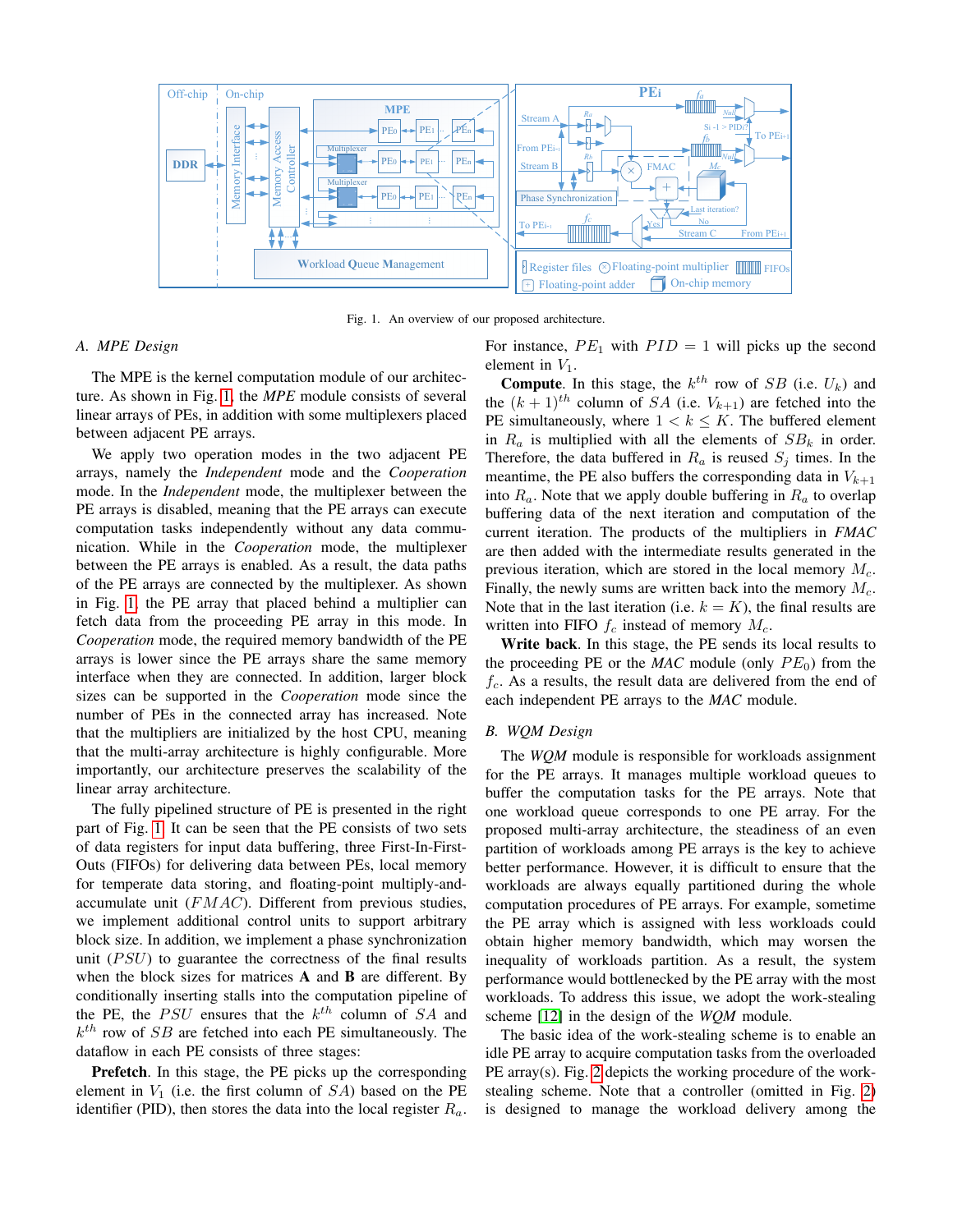

<span id="page-2-0"></span>Fig. 2. Illustration of our proposed work-stealing scheme.

workload queues. It can be seen that a counter is implemented to record the number of tasks for each workload queue. Once the controller detects that a workload queue becomes empty, it will immediately steal a task from a non-empty queue, then load it into the empty workload queue. If there exist more than one non-empty queues, the controller will select the workload queue that with the most workloads as target, by comparing the corresponding counters of the workload queues. It is important to note that we implement a round-robin arbiter in the controller to arbitrate multiple concurrent work-stealing requests. The controller repeats the detection and arbitration during the entire computation procedure of the PE arrays.

#### *C. MAC Design*

The *MAC* module is responsible for managing data transfer between the external memory and the accelerator. As shown in Fig. [2,](#page-2-0) the workloads executed by the *MAC* module are organized by a self-defined data structure named *buffer descriptor*. A *buffer descriptor* contains the following parameters: ADDR specifies the memory locations that store the sub-matrices;  $STR$  specifies the stride of each memory transfer;  $BZ$  specifies the block sizes and  $ITER_{K}$  specifies the iteration  $(K)$ .

As mentioned in the above context, elements of matrix A are fetched into the PE arrays in column-major order. However, the matrix A is stored in row-major order. Therefore, the access of matrix A may cause inefficient memory bandwidth utilization. To improve the effective memory bandwidth, we transpose matrix A to allow its data to be fetched in rowmajor order. In this way, the burst transfer mode that favored by the external memory can be used to access both matrices A and B. As a result, the memory bandwidth for the accelerator is significantly improved, which contributes to performance improvement of the overall system.

#### IV. PERFORMANCE MODELING

In this section, we will illustrate how to determine the optimal solution of mapping the block matrix multiplication algorithm onto the multi-array architecture.

Let the bandwidth of the off-chip memory be  $BW$  (MB/s), the number of PE in a single PE array be  $P$  (when all the multiplexers are disabled), the number of PE arrays work in parallel be  $N_p$ , block size of the matrix **A** (on rows) be  $S_i$ and block size of the matrix **B** (on columns) be  $S_i$ . For **A** of size  $M \times K$  and **B** of size  $K \times N$ , the average number of sub-block matrix multiplications performed by each PE array can be expressed as

$$
N_{work} = \lceil \frac{1}{N_p} \times \lceil \frac{M}{S_i} \rceil \times \lceil \frac{N}{S_j} \rceil \rceil. \tag{3}
$$

Note that we pad matrices **A** and **B** with zeros if  $M$  and  $N$ are not integer multiples of  $S_i$  and  $S_j$ . In addition, the time (in seconds) taken to load a workload (i.e.  $SA_i$  and  $SB_j$ ) and write back the corresponding  $C_{i,j}$  can be calculated by

$$
T_{work} = \frac{4 \times (S_i \times K + S_j \times K + S_i \times S_j)}{BW}.
$$
 (4)

To simplify the model, we assume that all the workloads are equally partitioned. Therefore, the time taken to transfer data between the external memory and the PE arrays can be expressed as

$$
T_{trans} = N_{work} \times T_{work}.
$$
 (5)

According to the data path described in section III, the computation time  $T_{compute}$  (in seconds) of a single PE array can be determined as follows:

$$
T_{compute} = \frac{N_{work} \times (S_i + max\{S_i, S_j\} \times K + Stage_{fmac})}{F_{acc}},
$$
\n(6)

where  $Stage_{fmac}$  denotes the stages of the computation pipeline in each PE, and  $F_{acc}$  is the working frequency of the accelerator. Since the memory access and computation process are overlapped in our architecture, it is difficult to directly estimate the execution time of the accelerator. However, the lower bound and upper bound of the execution time  $T_{total}$  can be determined by

$$
T_{compute} < T_{total} < T_{trans} + T_{compute}.\tag{7}
$$

To simplify the discussion on the parameters that affect  $T_{total}$ , we assume  $S_i = S_j$  for the rest of this paper. It can be inferred that the attainable memory bandwidth  $BW$  for each PE array is mainly affected by  $N_p$  and  $S_i$ , which can be expressed by

$$
BW = f(N_p, S_i). \tag{8}
$$

This is because  $S_i$  determines te burst length of memory access, and  $N_p$  affects the conflicts of memory accesses of the PE arrays. From equations 3, 4, 5, 6 and 8, it can be seen that  $N_p$  and  $S_i$  are the key factors that affect the performance of our accelerator. To reduce the size of design space, we consider the constraints on  $N_p$  and  $S_i$ . We observe that there exists a relationship between  $S_i$  and  $N_p$ . For better understanding, we denote  $P_m = 4$  as the maximum number of the independent PE arrays (when all the multiplexers are disabled), then the relationship between  $N_p$  and  $S_i$  can be determined as

<span id="page-2-1"></span>
$$
\begin{cases}\nN_p \in \{1, 2, 3, 4\}, & if \quad 1 \le S_i \le P \\
N_p \in \{1, 2\}, & if \quad P < S_i \le 2P \\
N_p = 1, & if \quad 2P < S_i \le 4P\n\end{cases}.
$$
\n(9)

To this end, the size of design space can be reduced with the assistance of equation [9.](#page-2-1) Given the fixed problem size and  $P_m * P$  (i.e. the total number of PEs), the proposed analytical model can be used to determine the optimal  $\langle S_i, N_p \rangle$  that minimizes the range of  $T_{total}$ .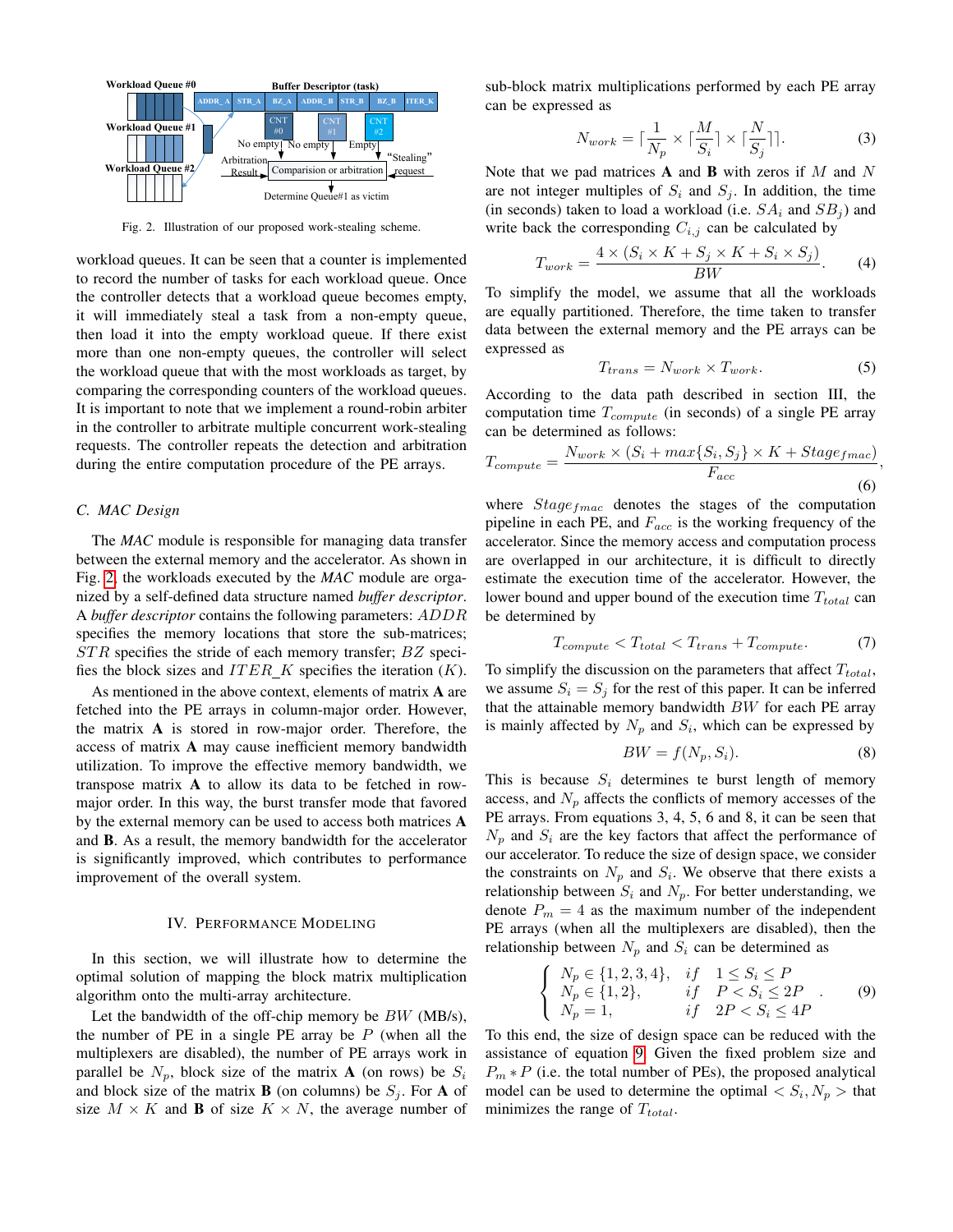TABLE I POST-SYNTHESIS RESOURCE UTILIZATION.

<span id="page-3-1"></span>

<span id="page-3-2"></span>(c)  $N_p = 3$ (d)  $N_p = 4$ Fig. 4. Comparison of the estimated execution time and actual execution time for conv-2.

0.00

16 32 48 64 **Block Size (Si)**

16 32 48 64 0.00 **Block Size (Si)**

#### V. EXPERIMENTAL RESULTS

The FPGA platform used in our experiment is the Xilinx VC709 board, which equips with a XC7VX690T FPGA and two DDR3 DRAMs. In addition, all synthesized results are obtained from Xilinx Vivado 2016.4.

In order to quantify function  $f$ , we evaluate the average effective memory bandwidth of a PE array in terms of block sizes and number of PE arrays. As shown in Fig. [3,](#page-3-0) two observations can be found. First, the effective memory bandwidth goes up with the increase of block size. Second, the effective bandwidth declines when we increase the number of PE arrays.

As a case study, we use a real-life CNN model, AlexNet [\[13\]](#page-4-10), to validate our analytical model. Note that AlexNet comprises of five convolutional layers and three fully connected layers, and the computation patterns of these layers can be converted to matrix multiplication [\[14\]](#page-4-11). Note that we are

TABLE II OPTIMAL  $(N_p, S_i)$  of all layers in AlexNet.

<span id="page-3-3"></span>

| Layers   | $M * K * N$   | Optimal      | Performance (GFLOPS) |           |         |
|----------|---------------|--------------|----------------------|-----------|---------|
|          |               | $(N_p, S_i)$ | Optimal              | $N_p = 4$ | $N_p=1$ |
| $Conv-1$ | 96*363*3025   | (2,128)      | 59.7                 | 57.1      | 49.2    |
| $Conv-2$ | 128*1200*729  | (2,128)      | 87.8                 | 70.3      | 61.4    |
| $Conv-3$ | 384*2304*169  | (2, 96)      | 64.9                 | 62.9      | 57.4    |
| $Conv-4$ | 192*1728*169  | (2, 96)      | 64.1                 | 54.8      | 51.2    |
| $Conv-5$ | 128*1728*169  | (2,128)      | 62.9                 | 44.9      | 43.9    |
| $fc-6$   | 128*9216*4096 | (2,128)      | 100.9                | 79.3      | 70.7    |
| $fc-7$   | 128*4096*4096 | (2,128)      | 99.3                 | 78.1      | 69.5    |
| $fc-8$   | 128*4096*1000 | (2,128)      | 96.9                 | 83.6      | 67.8    |

mainly focus on determining the optimal design parameters under fixed  $P_m$  and P, therefore we do not make full use of the resource of the FPGA to pursuit maximum performance. In our experiment, we set  $P_m = 4$  and  $P = 64$ . After post-synthesis, a maximum frequency of 200 MHz ( $F_{acc}$ ) is achieved. Table [I](#page-3-1) summarized the resource utilization of the overall system. It can be seen that the overall resource utilization is below 50%, which contributes to the high frequency of our accelerator.

<span id="page-3-0"></span>We give a detailed comparison between the predicted and actual execution time for conv-2 in Fig. [4.](#page-3-2) It can be seen that the predicted lower bound of execution time closely follows the actual measurement when the memory requirement of each PE array is satisfied. However, when the memory bandwidth requirement is unsatisfied, the actual time of each PE array becomes more close to the upper bound of predicted execution time. In addition, it can also be found that using multiple PE arrays does not ensure the optimal performance. For example, the case of  $(N_p, S_i) = (1, 32)$  achieves lower execution time than the case of  $(N_p, S_i) = (2, 16)$ . The main reason is that both of the cases are memory-bound  $(< 1.6$  GB/s), and the case of  $(N_p, S_i) = (1, 32)$  can reach higher memory bandwidth (it can be confirmed by Fig. [3\)](#page-3-0), which contributes to its higher performance.

The optimal  $\langle N_p, S_i \rangle$  of all the layers in AlexNet is given in Table [II.](#page-3-3) It can be seen that when compared to other extension approaches, i.e extending the number of PEs only  $(N_p = 1, P = 256)$  and extending the number of PE arrays only  $(N_p = 4, P = 64)$ , our accelerator that implemented with the optimal  $\langle N_p, S_i \rangle$  achieves the highest performance for all layers. In addition, our accelerator achieves 100.9 GFLOPS for fc-6, which demonstrates that our multiarray architecture can achieve high ratio (i.e. up to 98.6%) of sustained performance to theoretical peak performance (which is denoted by  $2 \times F_{acc} \times P_m \times P$  [\[6\]](#page-4-8)).

## VI. CONCLUSION

In this paper, we focus on the architecture extension of the linear array architecture for matrix multiplication on FPGA, by proposing a highly configurable and scalable multi-array architecture. We employ a work-stealing scheme to realize workload balancing among PE arrays. An efficient analytical model is developed to determine the optimal design options for the architecture extension. Experimental results show that our optimal extension of the linear array architecture can reach the highest performance and computation efficiency.